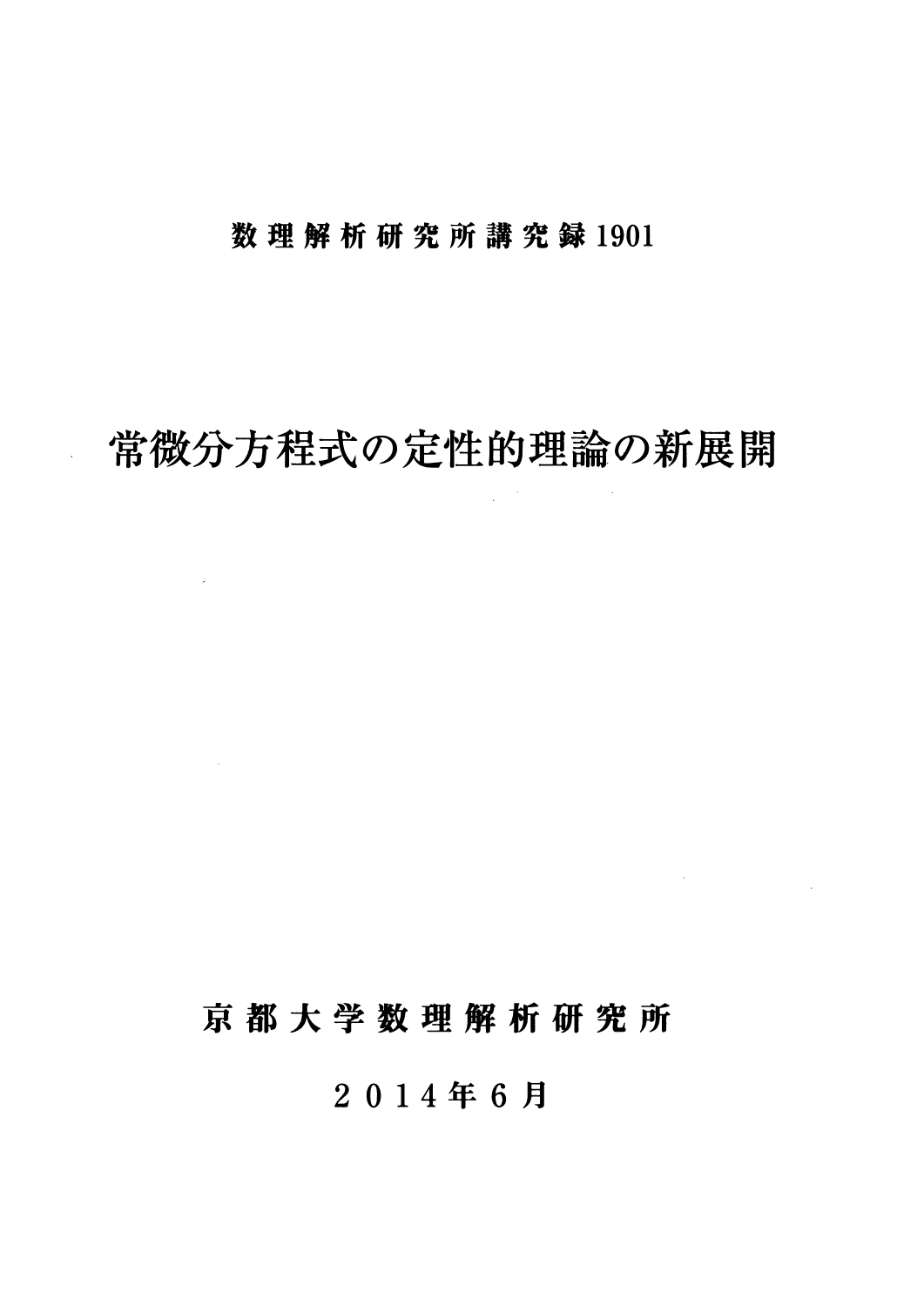数理解析研究所講究録は,京都大学数理解析研究所の共同利用研究集会および共同 研究の記録として1964年に刊行が開始されました. 現在の共同利用・共同研究拠点 (2010 年発足) の前身である,全国共同利用研究所として当研究所が発足した翌年 のことでしたが、以来半世紀、毎年数十巻を刊行し、2012年には第1800巻が刊行さ れるに至りました. 第1巻から第1840巻までに収録された論文数は26,808編. 総頁 数は317,199頁という膨大なものであり、最先端の数学・数理科学分野の研究状況 を伝えるのみならず、我が国の数学・数理科学の発展の歴史を留める文献として、 他に類例を見ない論文集となっています.

講究録の内容は当研究所のウェブサイトおよび京都大学の学術情報リポジトリにお いても公開され,年間の総アクセス数は 1,254,383 回 (2012 年度) を数えるなど,多 数の方にご利用いただいています.

講究録の使用言語は論文著者の判断に任されていますが,結果的に日本語が多用さ れていることが特徴の一つとなっています。その結果、講究録は、数学・数理科学 の広い領域における最先端の専門知識に母国語でアクセスできるものとして、近年 の英語化の流れの中で、重要な文献となりつつあります.

当研究所の共同利用事業に参加し講究録の論文を執筆していただいた多数の方々に 対し,講究録を大きく成長させていただいたことを深く感謝いたしますとともに, これからも、当研究所の共同利用・共同研究拠点としての活動にご参加いただき。 講究録の発展にご協力いただけますよう心よりお願い申し上げます.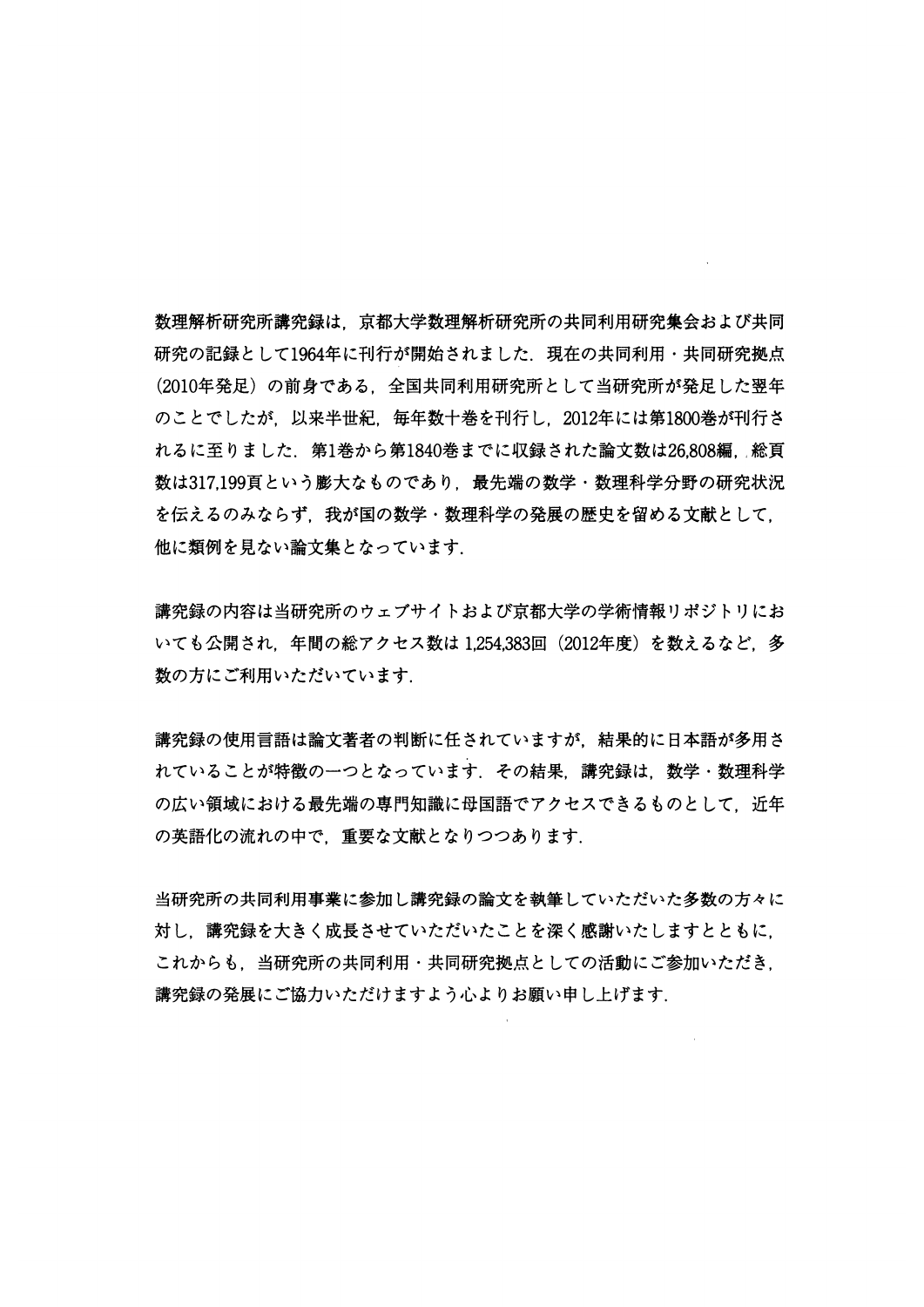RIMS Kôkyûroku 1901

# Progress in Qualitative Theory of Ordinary Differential Equations

November  $18 \sim 20$ , 2013 edited by Tomoyuki Tanigawa

### June, 2014

Research lnstitute for Mathematical Sciences Kyoto University, Kyoto, Japan

This is a report of research done at the Research Institute for Mathematical Sciences, Kyoto University. The papers contained herein are in final form and will not be submitted for publication elsewhere.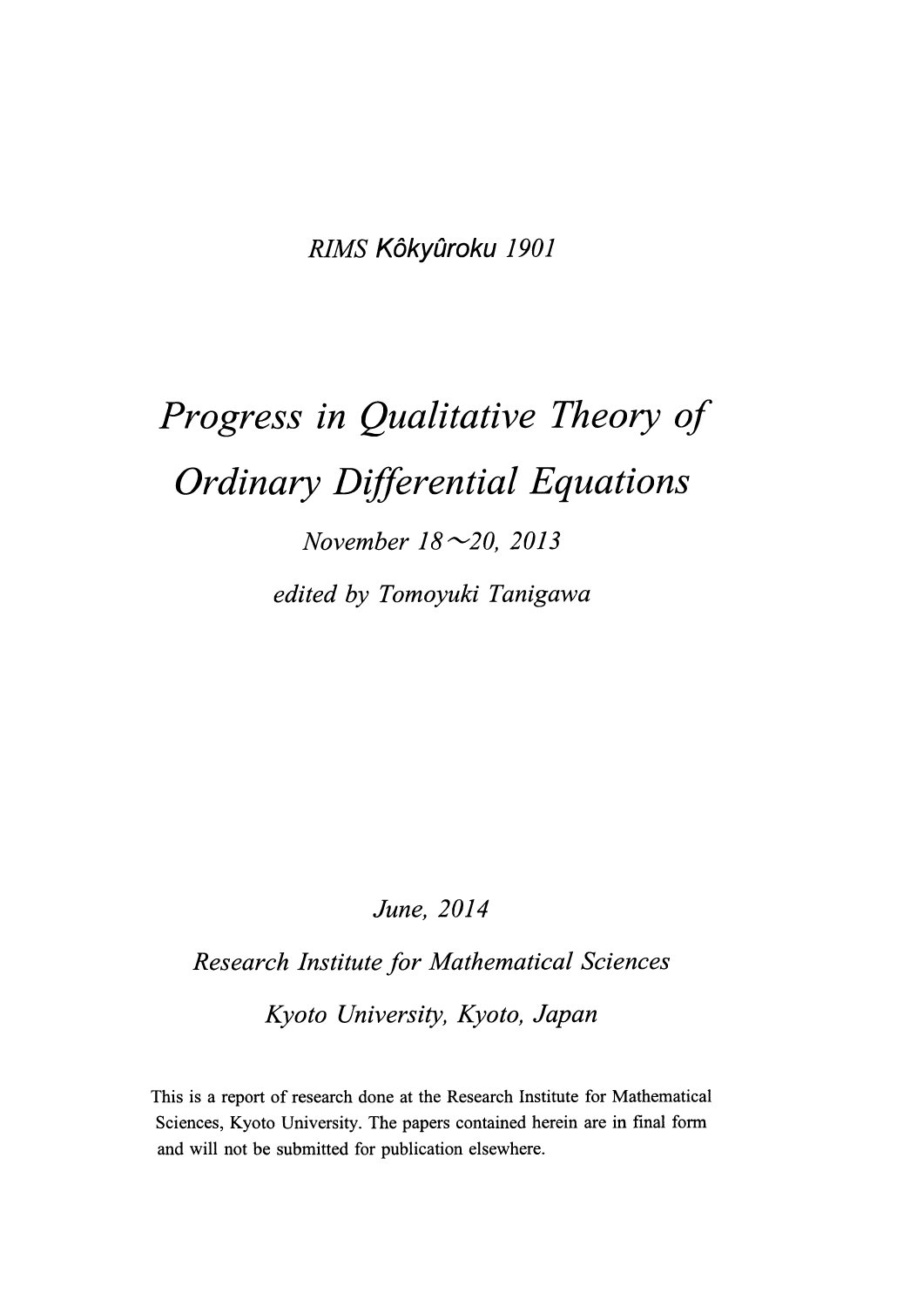### 常微分方程式の定性的理論の新展開 Progress in Qualitative Theory of Ordinary Differential Equations RIMS 研究集会報告集

 $2013年11月18日~11月20日$ 研究代表者 谷川 智幸 (Tomoyuki Tanigawa) 副代表者 宇佐美 広介 (Hiroyuki Usami) 〃 田中 敏 (Satoshi Tanaka)

#### 目次

| 1. Existence and Precise Asymptotic Behavior of Positive Intermediate Solutions of                   |  |                           |  |
|------------------------------------------------------------------------------------------------------|--|---------------------------|--|
| Perturbed Systems of Second Order Nonlinear Differential Equations --------------------------------- |  |                           |  |
| 広島大 (Hiroshima U.)                                                                                   |  | 草野 尚 (Takaŝi Kusano)      |  |
| 熊本大・教育 (Kumamoto U.)                                                                                 |  | 谷川 智幸 (Tomoyuki Tanigawa) |  |
| Comenius U.                                                                                          |  | Jaroslav Jaroš            |  |

- 2. Positive Radial Solutions to Mean Curvature Equations with Singular Nonlinearity in Minkowski Space 26 Changchun U. Chunmei Miao
- 3. Abrupt Bifurcation, Chaotic Scattering, and Anti-integrable Limit 47 Acad. Sinica Yi-Chiuan Chen
- 4. Attractivity and stability for nonautonomous half-linear differential systems ------------- 55 岡山理大・理 (Okayama U. Sci.) 鬼塚 政一 (Masakazu Onitsuka)
- 5. On a population model with a free boundary and related elliptic problems -------------- 69 早大・基幹理工学 (Waseda U.) <br>
※ 兼子 裕大 (Yuki Kaneko)  $\boldsymbol{\eta}$ 山田 義雄 (Yoshio Yamada)
- 6. On profiles of critical eigenfunctions for linearized problems of bistable reaction diffusion equations 79 九工大・工学 (Kyushu Inst. Tech.) 著狭 徹 (Tohru Wakasa)
- 7. STRUCTURE OF THE POSITIVE RADIAL SOLUTIONS FOR A SUPERCRITICAL NEUMANN PROBLEM IN A BALL 92 東大・数理科学 (U. Tokyo) 宮本 安人 (Yasuhito Miyamoto)